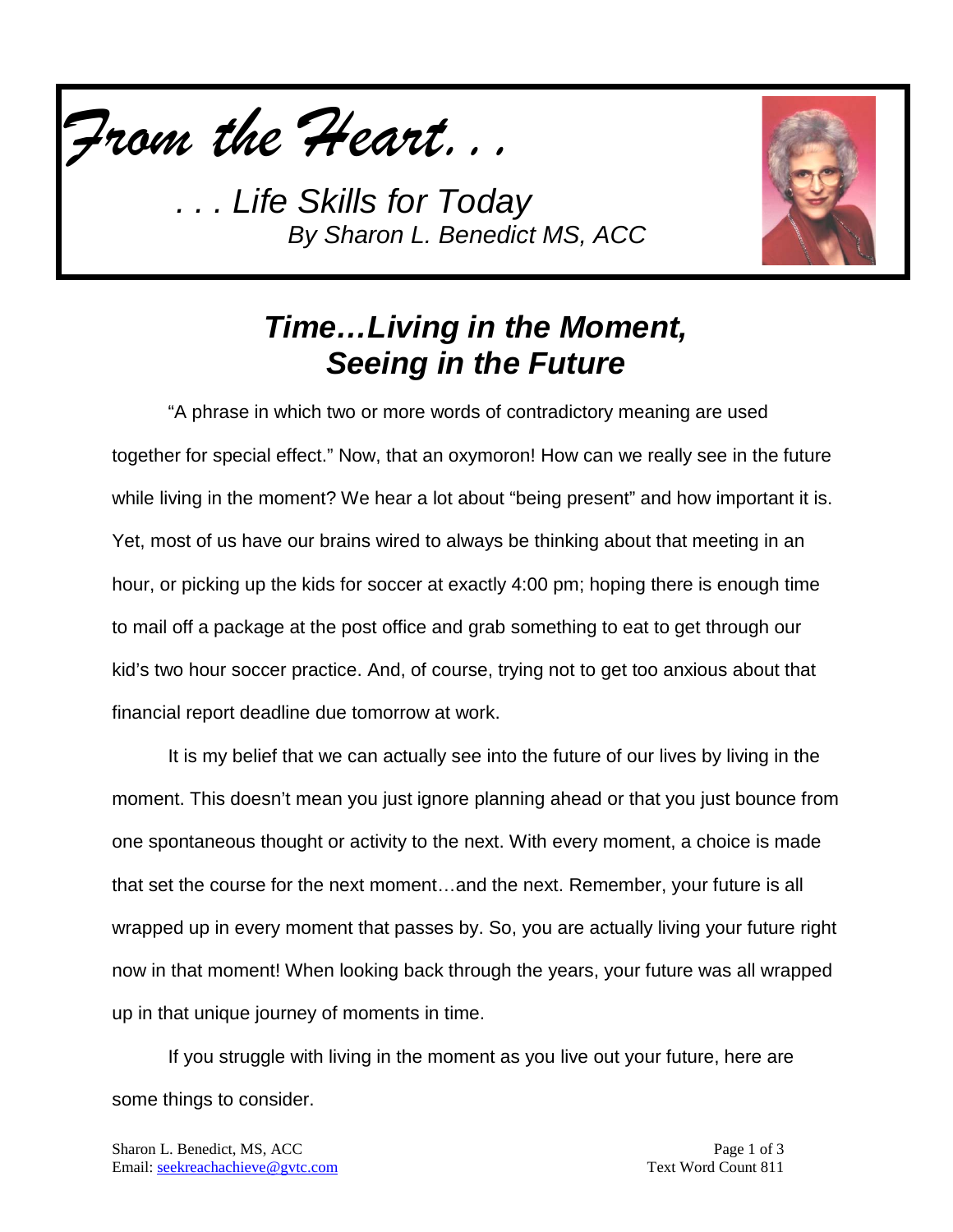- Answer this question and write down your response, making it handy on a daily basis. "What is most important to you?" You may just find your answer helps you return to living in the moment almost instantaneously. You will undoubtedly practice this with some simple challenges that come your way. Yet, the test will be when some tough days happen where you are caught between two tigers in your life wanting to have you for lunch!
- Then, as those two tigers get closer to gnaw on your heels, what do you see around you that brings a soothing smile to your soul? Does it instantly transport you to that special space of "living in the moment" that no tiger can go? If so, you are well on your way to living a life that embraces every moment as you see into your future today.

What is happening with the process just described? You are actually letting go and reaching out at the same time. In that very moment of these two actions, you have freed yourself from the weight and attachment of concern and embraced a sure-fire way to enjoy the present.

Balance comes into your life where you can now take a reach out "time out" and begin to see the bigger picture of that concern in the context of what is most important to you. Remember, though, tigers come in all packages—some may be monsters, but many are just personal habits of obsessing on the job, the stock market, finances, possessions. You name it.

Here are a couple hints that may tell you are not living in the moment, at that moment.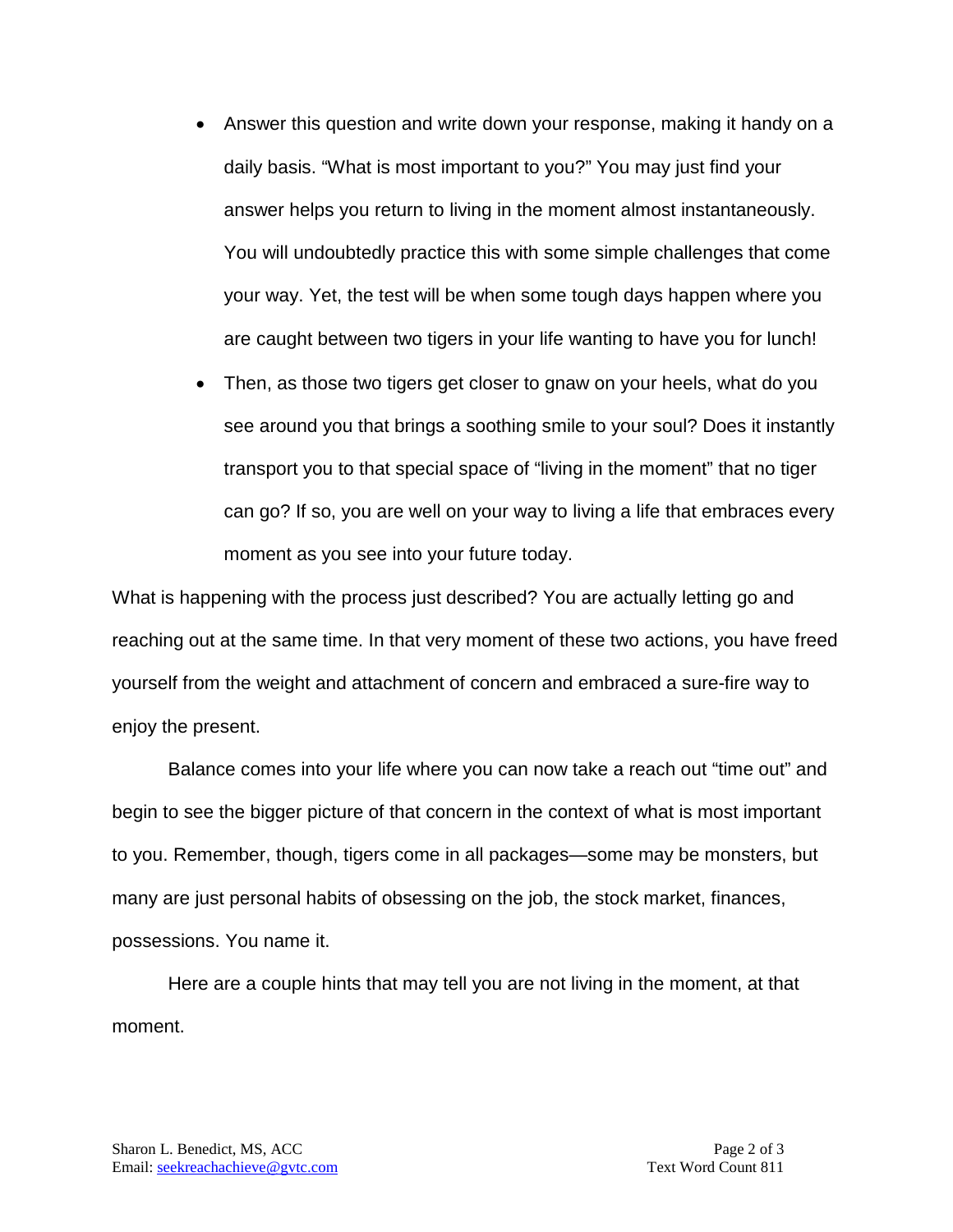- 1. Do you pretend to be listening? Be honest with yourself. You just might be missing a wonderful opportunity to enjoy a conversation with your friend or a special moment with your child.
- 2. Is your calendar so full you have no "ME" time in quiet silence or solitude, or time to explore something new? If so, living in the moment is undoubtedly a rare event for you. What are my attachments? What are some things I cannot let go? What attachments am I willing to release, in order to live life to the fullest? All of us have a comfort zone that is very comfortable, but it often restricts us from

exploring new things in life. And when you explore new things, you really begin to savor "living in the moment." You will quickly find that life is fresh and exciting and full of possibilities. Those tigers really become less daunting, and may even shrink to little kittens. Living in the present may just become both easy and exhilarating.

Living mindfully in the moment, you will find it easier and easier to stop dwelling in the past or excessively worrying about the future, where the past and concerns of the future almost paralyzed you. You will actually feel like you have been given a wonderful gift, complete with peace, contentment, energy, and excitement.

All you need to do is just accept it and enjoy it. Can you receive it? Do you even know it's being offered? If not, today is a good day to open your gift as a basic right of being human.

--

*Sharon L. Benedict, MS, ACC, is a certified life wellness coach-consultant, specializing in life skills, wellness, and creative arts development for individuals, businesses and organizations [\(www.harvestenterprises-sra.com\)](http://www.harvestenterprises-sra.com/).She welcomes your questions and comments and can be contacted at [seekreachachieve@gvtc.com.](mailto:seekreachachieve@gvtc.com)*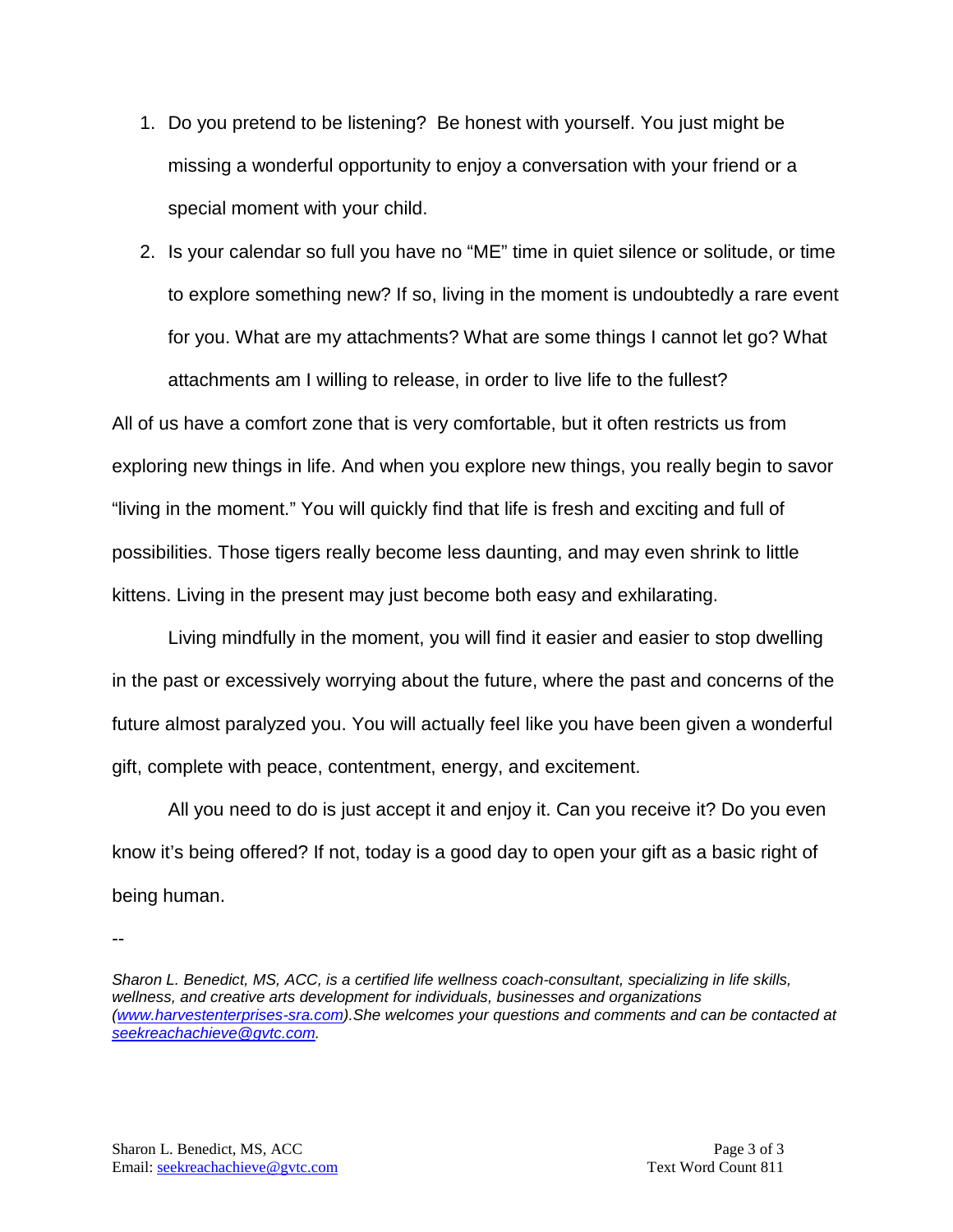



## *Time Tested…where every day is Good Luck Day*

Since this article comes out on Friday the  $13<sup>th</sup>$ , I decided to turn the tables and declare that this day is now officially "Good Luck Day!" Let's all start celebrating every Friday, the 13<sup>th</sup> this way. Who needs more bad luck or negative talk right now, right? We only have so much time in our day and years. Why spend your Fridays in the dumps thinking bad luck is coming your way?!

Every moment and every day we are given is a good luck day when you are determined to make it so, even if only by attitude. I'm sure you have heard about selffulfilling prophecies. Well, just as much as we are what we eat, we are also what we say about ourselves and others.

Wikipedia has a great definition for "**self-fulfilling prophecy"** as **"**a prediction that directly or indirectly causes itself to become true, by the very terms of the prophecy itself." 20th-century sociologist Robert K. Merton has been credited with coining the expression "self-fulfilling prophecy" and its formal structure and consequences. In his book *Social Theory and Social Structure*, Merton offers one feature of a self-fulfilling prophecy: "The self-fulfilling prophecy is, in the beginning, a *false* definition of the situation evoking a new behaviour which makes the original false conception come 'true'. This specious validity of the self-fulfilling prophecy perpetuates a reign of error. For the prophet will cite the actual course of events as proof that he was right from the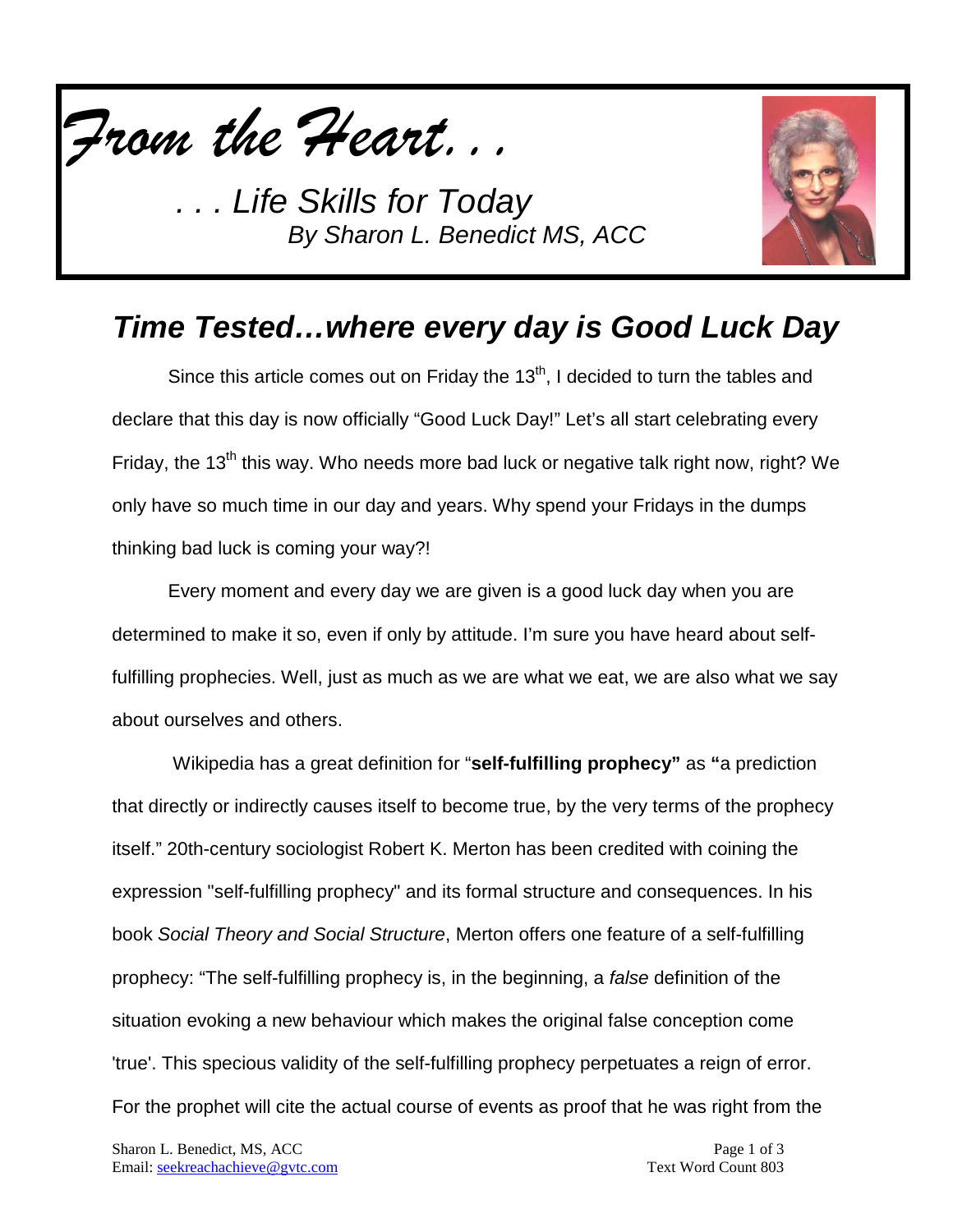very beginning." What this does is create a situation where what is false is believed as truth and thereby influence people, either through fear or logical confusion, to behave in such a way that their reactions and actions ultimately fulfill the once-false prophecy.

Self-fulfilling prophecies go back to ancient times but also shows up in our movies all the time. One example applies to most of the "Force Visions" in the Star Wars universe. The plot of the 2005 film *Star Wars Episode III: Revenge of the Sith* was based around a self-fulfilling prophecy. The main character, Anakin Skywalker, has a premonition in a dream about the death of his wife Padmé Amidala. He searches for a way to save her; and in desperation, allies himself with the evil Sith. However, it is Anakin's turn to evil that ends up killing Padmé.

So, if there is a cause and effect for this tenet, then the opposite can also be true when speaking positive things into your lives and others. You can actually make good things happen. In coaching circles, it's called the "Law of Attraction." You attract things, people, and events to yourself based on what you think and say about yourself and others. We often neglect to make the connection between what comes out of our mouths, how we use our time, and what eventually happens in our lives. We tend to just think bad things and good things just happen. Believe me, this is not always the case. For most of us, we also just can't believe that positive things can happen 100% of the time. So, for the moment, let's not expect perfection here.

So, what negative self-fulfilling prophecies have you been entertaining lately? If you spend your Fridays in the dumps thinking bad luck is coming your way, you just might act in a way that makes them come true. Let's start turning this around today.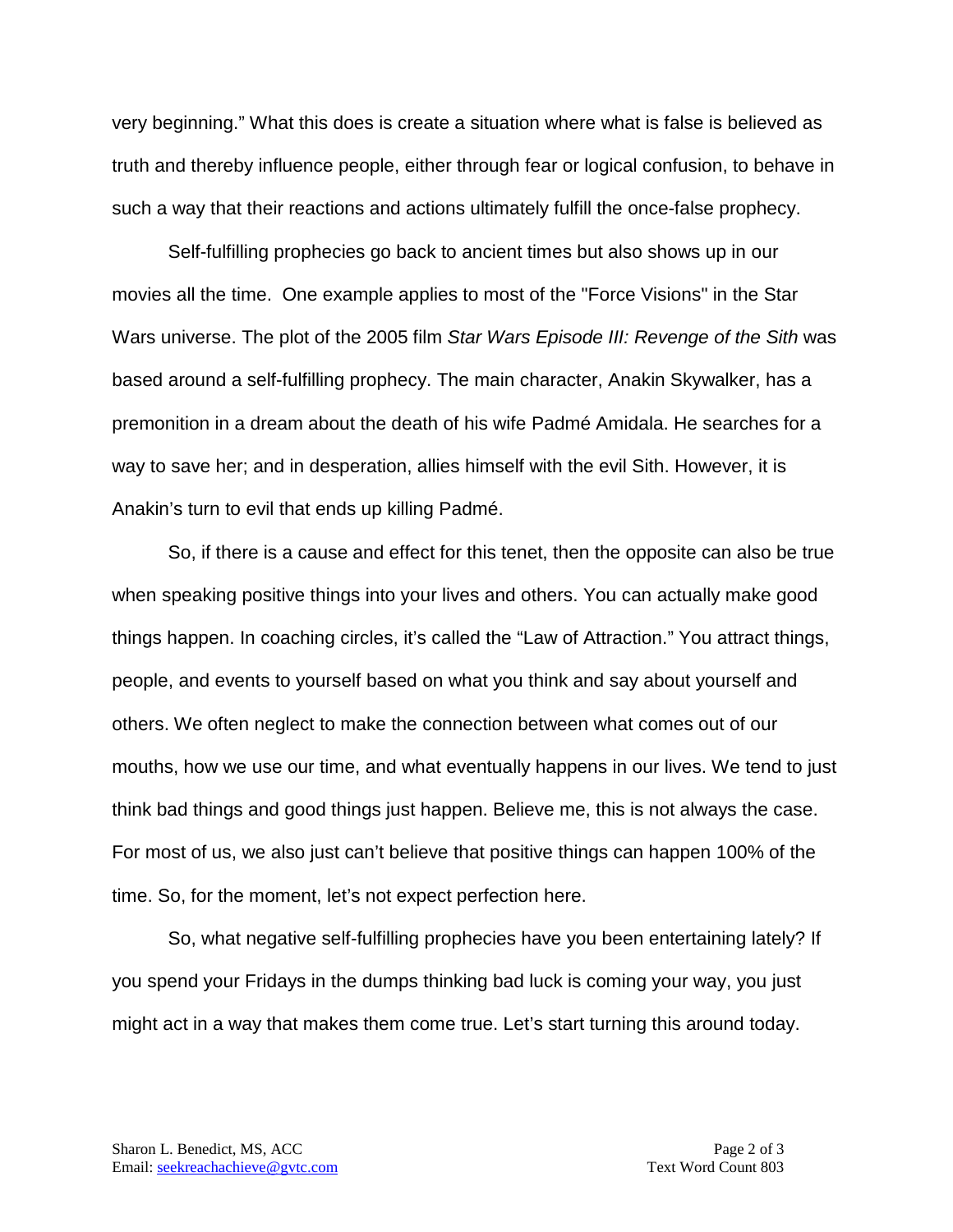Let's say you are having a very bad day, week, year! Where in this dismal scenario can you speak a positive message in the midst? Is this hard for you to do?

Maybe you have that melancholy personality who tends to linger in the negative. Hopefully, you have a more charismatic friend or spouse who helps lift you out of it. If so, ask them to share their more positive perspective. Don't just cut it off as not being realistic. Give it a try. Write it down and carry it around, and speak it out loud for enough days until you actually see some positive changes happen around you.

I am confident you will see something special start to happen, if only in your attitude—bringing you a sense of calm and hope. You may feel you are only in the eye of a hurricane. Yet, I also believe the storm's force will subside leaving a clear sky and beautiful night stars for you to enjoy. I can't promise that this will all happen tomorrow or the next day. Be patient with yourself and keep speaking time-tested positive good luck days into your future in the moment you have right now. Do it for others. Look around. Spring's time and season are coming!

--

*Sharon L. Benedict, MS, ACC, is a certified life wellness coach-consultant, specializing in life skills, wellness, and creative arts development for individuals, businesses and organizations [\(www.harvestenterprises-sra.com\)](http://www.harvestenterprises-sra.com/).She welcomes your questions and comments and can be contacted at [seekreachachieve@gvtc.com.](mailto:seekreachachieve@gvtc.com)*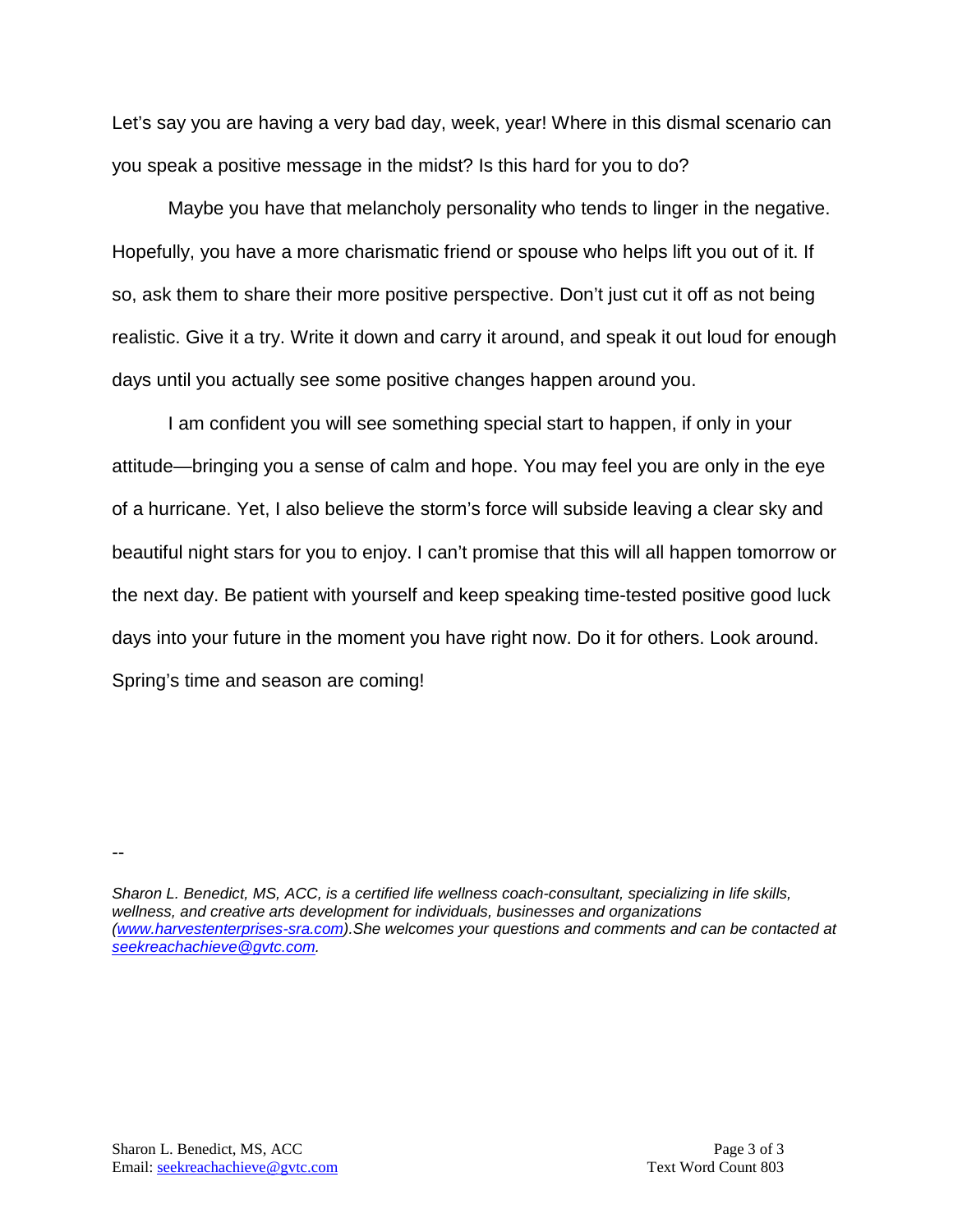



## *Time & Choices*

Time is understood as a "component of a measuring system used to sequence events, to compare the durations of events and the intervals between them, and to quantify the motions of objects." This is Wikipedia's fancy way of saying "time and events move onward whether you like it or not" (my rendition of course!).

Just about every scientist, philosopher, religious scholar have research, debated, and pondered the mystery of time in space and the human experience. This quest is definitely not without controversy. Although in physics, scientists tend to believe it is one reality and is fundamental to all of science. Yet, even astronomers postulate that in space, time can speed up and slow down—particular for those sci-fi fans that find a fastmoving worm hole or Stargate! For most of us though, we watch ourselves in the mirror and definitely know time is flying by and not necessarily slowing down at all!

The more imaginative scientists and philosophers passionately dialogue about the possibilities of space-time continuums that offer creative ways to chart other realities out there that shift and alter time (whether linear or circular). For now, let's stay here on earth and consider something more real for our everyday lives with whatever time we have.

What is it?—simply Choices. With every choice, time was used to contemplate a decision. Then time is used to take that first step. And with every step time moves on.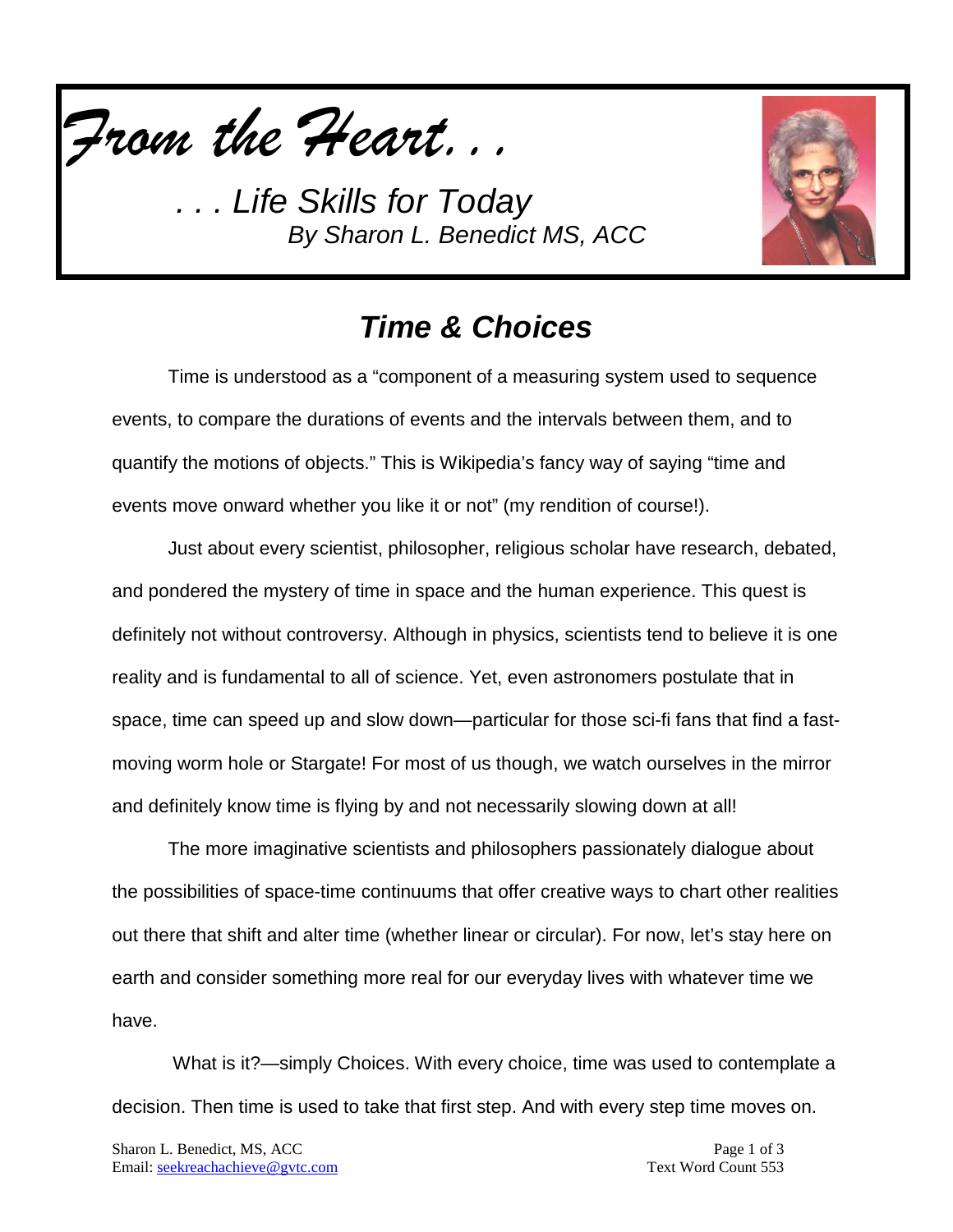As Wikipedia also declares, "Time is also of significant social importance, having economic value ("time is money") as well as personal value, due to an awareness of the limited time in each day and in human life spans." Now, this is where you just might have some power to, if not slow time down, at least extend your time and life. Choices make all the differences for doing just that. I offer a few hints to consider. Take all the time you want to embrace these possibilities:

- *The altitude of your gratitude depends on your attitude*. So, shift from the negative to the positive…see blessings that surround you, and opportunities wrapped up in so-called problems. Then take your first step in the direction time is calling you.
- *Wellness is a choice*…begin today to commit to simple daily choices in what you eat, drink, exercise/movement, and creative ways to free yourself from stress. Start with small steps that build confidence in the outcomes you see each day. Then move on to the bigger ones. Get support and willing accountability in whatever way you can to keep moving forward.
- *Forgiveness gifts you with more time to love and enjoy others.* Forgiveness encourages you to use your time to seek peace, contentment, and compassion for others. Time redeemed and well spent in surprising ways will greet you. Unforgiveness robs you of time, freedom from stress and health, and a willing heart to understand the other person's perspective. Let the weight go and see the gift that awaits you. And, of course, seek forgiveness also. Even if the person you are forgiving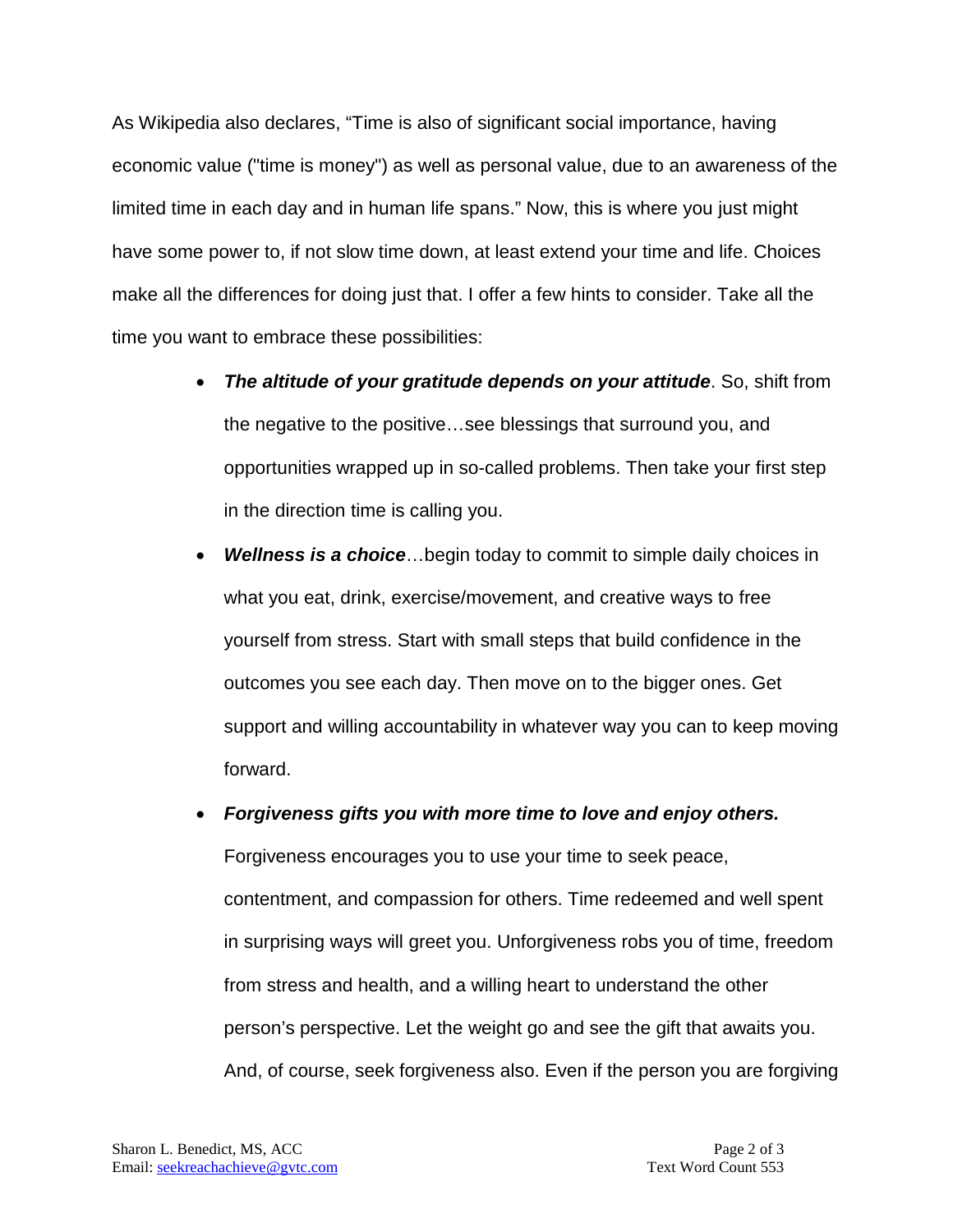or seeking forgiveness doesn't receive it, you are still freed). So, step out

today and forgive in whatever way your heart calls you to embrace.

--

*Sharon L. Benedict, MS, ACC, is a certified life wellness coach-consultant, specializing in life skills, wellness, and creative arts development for individuals, businesses and organizations [\(www.harvestenterprises-sra.com\)](http://www.harvestenterprises-sra.com/).She welcomes your questions and comments and can be contacted at [seekreachachieve@gvtc.com.](mailto:seekreachachieve@gvtc.com)*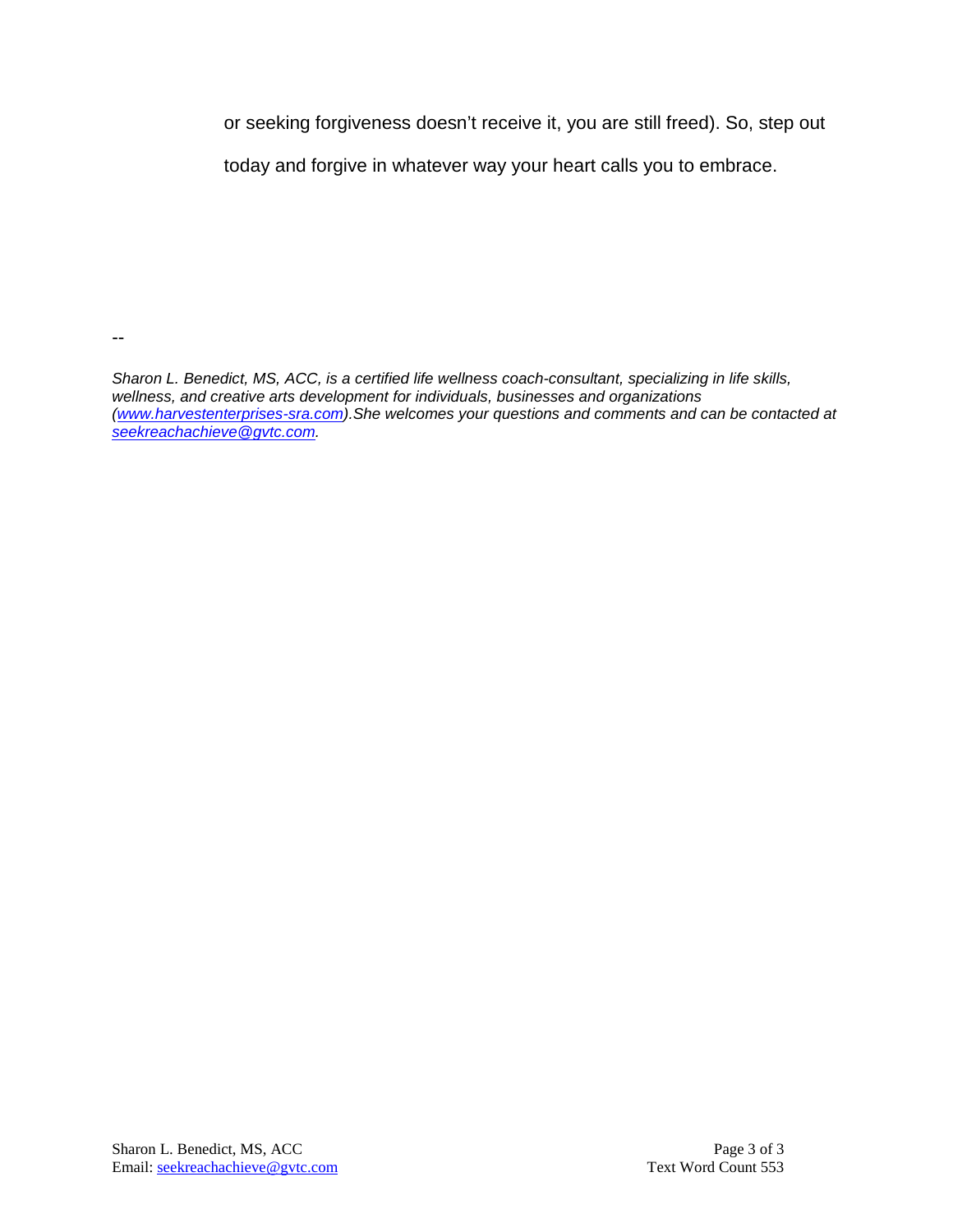



## *Times are a Changin'*

I bet for many of us, we are just about ready to clobber anyone who says "it's time for a change." This politically operative word, change, has been thrown around and pounded at us all to the point that most of us wonder what the term really means for our future. In addition, has anyone out there read the 1,000+ pages of the stimulus package that is supposed to usher in the so-called needed "change?" I'm still searching for the cliffs notes on it! I also continue to get tripped up by all the strings hanging from it!

So, while other more savvy people wade through the volumes, I find myself wanting to experience some calm in the midst of all that is happening around me each day. I want to grab time and slow it down so I can still smell the roses while I can. Yes, *times are a changin'.* Yet, is "change" the only operative word here? Maybe it should be "change to…where?" As you watch our nation's future unfold before your eyes, give time to not just becoming informed about the changes coming your way. Also, take time to soak in the beauty and fragrance of your garden right at home. Take a walk on a nature trail in between those monumental decisions facing you.

You will then have more stamina to dig into the lengthy pages of the stimulus package that everyone is seeking to get a piece of the pie…hopefully for the good of our community and nation. Check out the following government links to read the entire